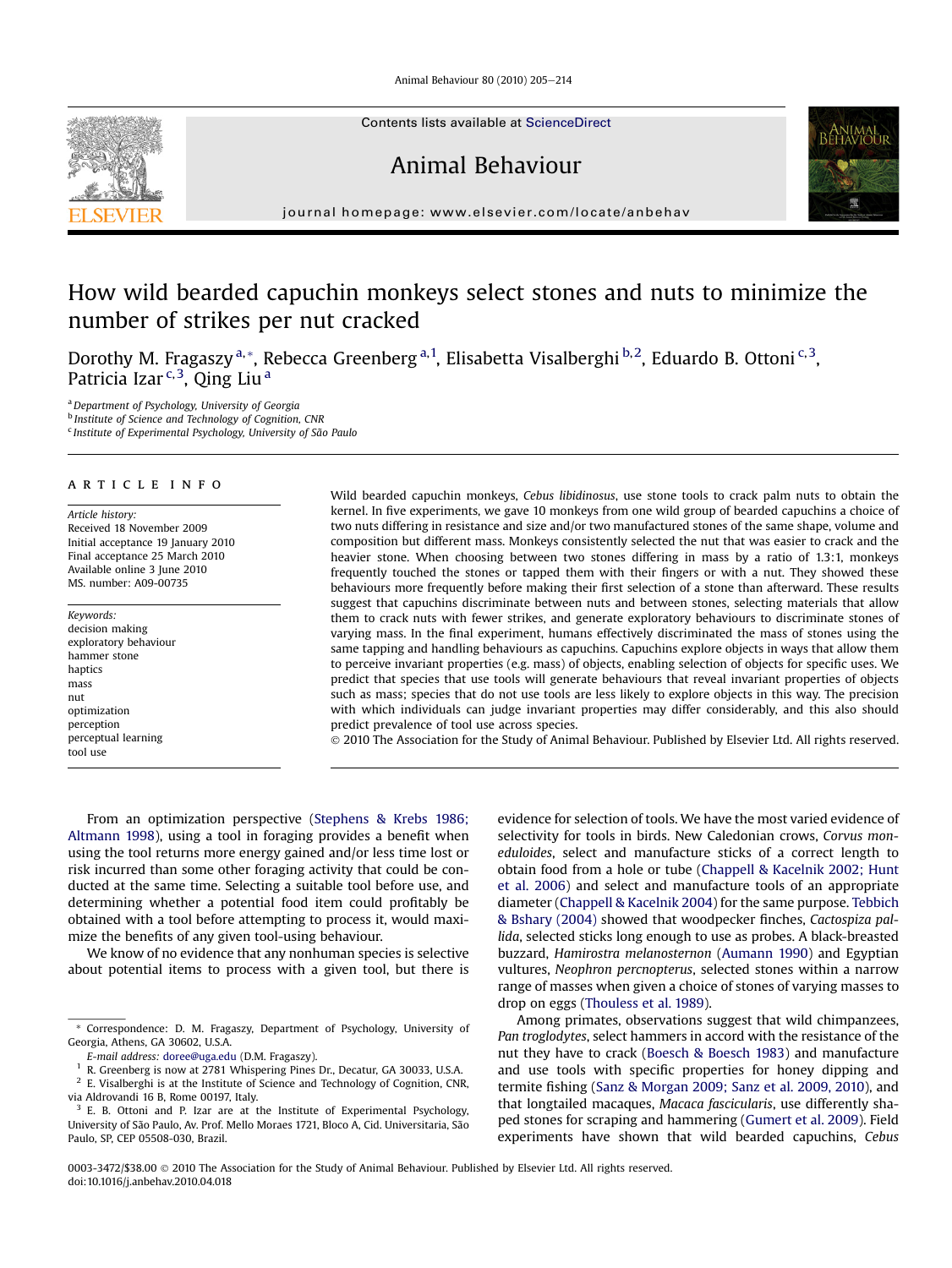libidinosus, preferentially select the heavier stone when given a choice of potential hammer stones, even when the heavier stone has a smaller volume than another, lighter stone ([Visalberghi et al.](#page-9-0) [2009](#page-9-0)).

We know little about how animals other than humans determine the relevant properties of objects to guide their selection for use as a tool or as targets of tool use, nor how sensitive they are to particular properties. This study addresses specificity of selection of nuts to be cracked and stones to crack them by wild bearded capuchin monkeys at one site, and provides an initial description of how the monkeys may determine the relevant properties of these objects to guide their selection. These monkeys, which have a mass of  $2-4.4$  kg as adults (Fragazy et al. 2010), use hammer stones with an average mass of 1 kg to crack palm nuts ([Fragaszy et al. 2004a;](#page-8-0) [Visalberghi et al. 2007;](#page-8-0) N. Spagnoletti, E. Visalberghi, E. B. Ottoni, P. Izar & D. M. Fragaszy, unpublished data). The hammer stones are sufficiently large and heavy that the monkeys grasp and lift them with two hands, and when they crack nuts they routinely use postures and movements reminiscent of human weight lifting ([Liu](#page-9-0) [et al. 2009\)](#page-9-0). The nuts cracked by these monkeys are as resistant to fracture as the most resistant nuts cracked with hammers by chimpanzees (panda nuts) and as tough as the toughest nuts cracked (in the jaw) by orang-utans (cf. [Peters 1987; Lucas et al.](#page-9-0) [1994; Visalberghi et al. 2008\)](#page-9-0), despite the fact that adult capuchins have far less than 10% of the body mass of these apes. Thus nut cracking in this population of monkeys is probably an energetically costly activity for all individuals, and especially for those of smaller body size and/or lesser skill. Moreover, lifting the heavy stone and striking the nut may entail costs in several other currencies in addition to energy (e.g. risk of predation due to the ease of localizing the sound produced and access to the location of the activity, on the ground; risk of physical injury, handling time). If the monkeys are attentive to any or all of these costs, they should select nuts that are easier to crack and stones that are heavier, both of which should minimize the number of strikes used to open the nut and maximize the reliability that the monkey can crack the nut.

[Visalberghi et al.](#page-9-0)'s (2009) field experiments, using manufactured stones that varied in mass by ratios of 18:1 to 4:1, showed that monkeys preferred heavier stones. The large difference in mass between the two stones in Visalberghi et al.'s study may have made selecting the heavier stone relatively easy. [Weber \(1978\)](#page-9-0) showed that adult humans can discriminate between two objects held concurrently that differ in mass ('perceived heaviness') by as little as a ratio of 1:1.025, a finding now called Weber's law. For example, a person should be able to discriminate 200 g from 205 g. However, if objects of equal mass differ in volume, the object of larger volume is perceived as lighter than the object of smaller volume, a phenomenon identified from the late 1800s as the 'size-weight illusion' (reviewed in [Turvey 1996\)](#page-9-0). [Amazeen & Turvey \(1996\)](#page-8-0) showed that the so-called size-weight illusion is a function of the inertia tensor of the objects, which a person detects by moving the objects. The inertia tensor quantifies an object's rotational inertia about a fixed point. Thus, the size-weight 'illusion' is actually a simple function of physical quantities, which are perceived by an individual acting on the objects, as [Gibson \(1960\)](#page-9-0) suggested is the case for perception in general. To detect the mass of an object, an individual should act in a way that reveals the inertia tensor. Handling an object by rolling or moving it gently on a substrate in principle could provide this information.

Humans detect properties of objects such as mass, texture and temperature through a relatively small repertoire of haptic exploratory actions ([Klatzky & Lederman 1987\)](#page-9-0). Capuchin monkeys displayed the same repertoire of exploratory actions as humans to locate without vision small objects (sunflower seeds) lodged in a clay form [\(Lacreuse & Fragaszy 1997\)](#page-9-0). The monkeys deployed two actions not seen in humans in the sunflower retrieval task: grasp and pull, in which the whole hand acted to apply force to an object (in this case, to the clay form in which sunflower seeds were lodged). These actions seem suited to discovering the inertia tensor of an object if the object is free to move with respect to the substrate (i.e. to slide or to rock). [Visalberghi et al. \(2009\)](#page-9-0) found that capuchin monkeys applied force to potential hammer stones resting on the substrate in a manner reminiscent of grasp and pull as described by [Lacreuse & Fragaszy \(1997\).](#page-9-0) Capuchins may also detect something about relative density by tapping hard surfaces, which they commonly do while foraging for hidden invertebrate prey (e.g. in dead branches: [Fragaszy 1986; Phillips et al. 2003;](#page-8-0) in tree trunks: [Ottoni & Mannu 2001](#page-9-0); in bamboo stalks: [Gunst et al.](#page-9-0) [2008](#page-9-0)). [Visalberghi et al. \(2009\)](#page-9-0) reported that capuchin monkeys tapped stones in the course of selecting the heavier one.

The monkeys may also attend to features of a nut when evaluating costs and benefits of an opportunity to crack the nut. Wild monkeys at our research site have extensive experience cracking several species of palm nuts. Some species contain a single kernel (e.g. tucum; Astrocaryum spp.); other species (e.g. piaçava; Orbignya spp.) contain multiple kernels, encapsulated separately, and these nuts are more resistant to cracking than those with a single kernel. However, when the monkeys crack nuts with multiple kernels, after they open the whole nut, they continue to crack individual sections to get into each kernel. It takes fewer strikes to open a section of an already-cracked piaçava nut ( $\overline{X}$  = 22 partial nuts opened per 100 strikes) than to open a whole nut  $(\overline{X})$  = less than 5 nuts opened per 100 strikes; [Fragaszy et al.](#page-9-0) [2010\)](#page-9-0). Thus monkeys may choose nuts to crack on the basis of associations of species or size with quantity of endosperm (preferring the species with more endosperm per nut), or on the basis of resistance to cracking (preferring single-kernel nuts to multiple-kernel nuts; or partial nuts to whole nuts).

We conducted a series of field experiments examining bearded capuchin monkeys' preference for potential hammer stones varying in mass, and their preference for various types of nuts varying in resistance (single kernel or multiple kernel; and whole or partial nuts of a multiple-kernel variety). In all these experiments, we tested the prediction that monkeys would select the heavier stone and/or the easier nut to crack (in accord with optimizing rate of return from cracking effort). Like [Visalberghi et al. \(2009\)](#page-9-0), we presented pairs of manufactured stones of equivalent shape, material and volume but variable mass as potential hammer stones. We gave the monkeys a choice of two nuts differing in resistance to cracking (experiment 1: whole piaçava (Orbignya), more resistant; and whole tucum (Astrocaryum campestre), less resistant; experiment 2: whole piaçava nuts, more resistant, and partial piaçava nuts, less resistant) and two manufactured stones of equal volume but of different mass (1110 g and 538 g). Experiments 3, 4 and 5 presented a choice of two manufactured stones of differing mass to crack one whole piaçava nut. We predicted that the monkeys would be more motivated to select the heavier stone to crack the whole piaçava nut, because this type of nut is more resistant to cracking than a partial piaçava nut or a tucum nut. In experiments 4 and 5, we made the discrimination between heavier and lighter stones more difficult by reducing the proportional difference in mass between them, from 2:1 in experiments  $1-3$ , to 1.8:1 in experiment 4, and 1.35:1 in experiment 5.

In addition to examining the monkeys' sensitivity to the features of the nuts and of mass when choosing a hammer stone, we were interested in the form and timing of the monkeys' exploratory actions with the stones and the nuts, as indexes of how the monkeys arrived at their choices. Thus, in experiment 5, which presented the most difficult choices, we examined the monkeys' actions directed towards the nuts and the stones preceding and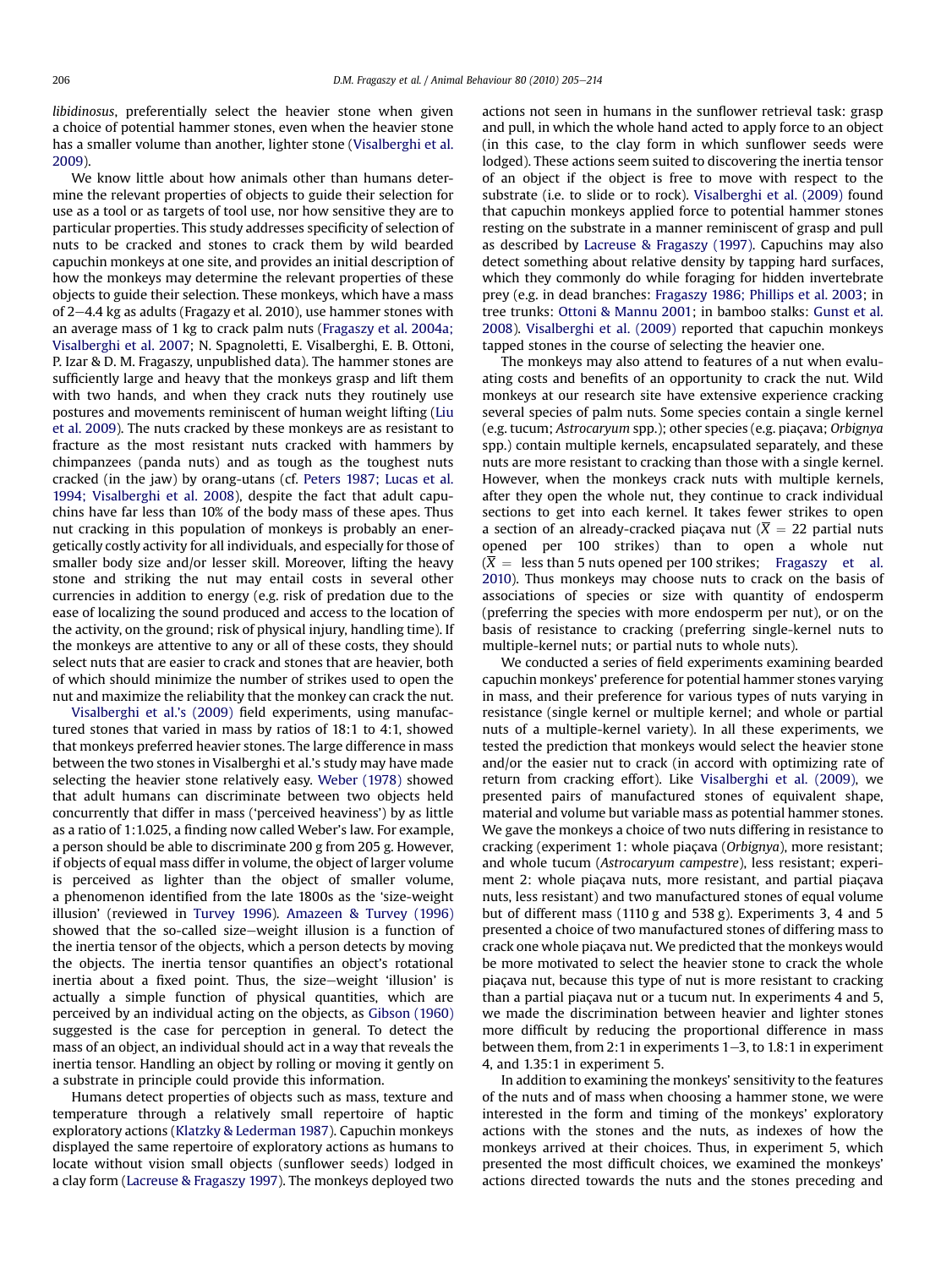during cracking attempts. We predicted that exploratory actions would precede selection of the stone, and that they would occur more frequently when the stones differed less in mass.

In the final experiment (experiment 6), we examined humans' accuracy while blindfolded at selecting the heavier stone of a pair of equal volume stones, to compare with the monkeys' accuracy at selecting heavier stones. Humans were instructed to detect the heavier stone using the same behaviours used by the monkeys (tap or exert pressure on each stone in sequence, with one hand, without lifting or hefting the stones). As we expected the monkeys might be using tapping or moving actions to evaluate the mass of the stones, we wanted to know how well humans could predict the relative mass of stones using the same actions. Moving the stone could lead to detecting the inertia tensor (and thus, indirectly, the mass) of each stone. Tapping could provide information (from auditory or vibratory consequences) about density and thus, by inference, relative mass.

# **EXPERIMENTS**  $1-5$

# Methods

#### Subjects and site

This project was conducted at Fazenda Boa Vista (FBV) in the southern Parnaíba Basin (9°39′S, 45°25′W), Piauí, Brazil. FBV is an area of Cerrado/Caatinga (open woodland) ecotone ([Oliveira &](#page-9-0) [Marquis 2002](#page-9-0)). The experimental site contains many sandstone anvils and one log anvil scattered in a flat, wooded area (approximately 200  $m<sup>2</sup>$  at the foot of a sandstone ridge.

Bearded capuchin monkeys in one habituated group come reliably to the experimental site and crack nuts there. Composition of the study group, including body mass during the period of this study, is presented in Table 1. Body masses were obtained using a voluntary system as described in [Fragaszy et al. \(2010\).](#page-9-0) Briefly, the monkeys stood on a balance scale to drink water. Ten monkeys (7 males and 3 females, indicated with an asterisk in Table 1) were filmed opportunistically as they cracked nuts at a prepared site during these experiments. The experiments were conducted over a 5-week period in June and July 2008. Some of these monkeys participated in [Visalberghi et al.](#page-9-0)'s (2009) and [Fragaszy et al.](#page-9-0)'s (2010) studies of nut cracking. This study began 7 months after the previous experimental work with this population.

#### Table 1

|  |  |  | Age, sex and mass of all monkeys in the study group |  |  |
|--|--|--|-----------------------------------------------------|--|--|
|  |  |  |                                                     |  |  |

| Individual         | Age                  | Sex    | Mass (kg)<br>(2008) |
|--------------------|----------------------|--------|---------------------|
| Chicão*            | Adult                | Male   | 4.2                 |
| $Mansinho*$        | Adult                | Male   | 3.6                 |
| Dengoso*           | Adult                | Male   | 3.5                 |
| $Dita^*$           | Adult                | Female | 2.1                 |
| Piacava*           | Adult                | Female | 2.0                 |
| $Chuchu*$          | Adult                | Female | 2.1                 |
| Teninha            | Adult                | Female | 2.1                 |
| Chiquinha          | Adult                | Female | 2.3                 |
| Ameralinha         | Subadult             | Female | 1.6                 |
| Jatobá*            | Subadult             | Male   | 2.9                 |
| Teimoso*           | Subadult             | Male   | 3.0                 |
| Tucum <sup>*</sup> | (uvenile (42 months) | Male   | 1.8                 |
| $Caboclo*$         | (uvenile (42 months) | Male   | 1.9                 |
| Tomate             | (uvenile (19 months) | ?      | 1.4                 |
| Catu               | (uvenile (17 months) | ?      | 1.3                 |
| Pati               | Infant               | ?      | ?                   |
| Doree              | Infant               | ?      | ?                   |
| Congaceiro         | Infant               | 7      | ?                   |

Monkeys that participated in the experiments reported here.

#### Experimental materials

We used whole tucum (Astrocaryum campestre) and whole piaçava (Orbignya sp.) palm nuts in experiment 1, whole and half piaçava nuts in experiment 2, and whole piaçava nuts in experiments 3, 4 and 5. The monkeys crack nuts of these species routinely ([Spagnoletti 2009](#page-9-0)). Tucum nuts contain a single kernel and are rounder, smaller and less resistant to cracking than piaçava nuts ([Visalberghi et al. 2008](#page-9-0)). [Visalberghi et al. \(2008\)](#page-9-0) reported a mean mass for tucum nuts of 15.5 g and an average largest diameter of 29.0 cm, compared to 50.6 g and 40.9 cm for piaçava. Tucum nuts, compared to piaçava nuts, contain equivalent protein  $(9-10\%)$ , less fat (38% versus 61%), more fibre (23% versus 9%) and more carbohydrates (27% versus 17%) per unit dry weight (W. Mattos & D. Fragaszy, unpublished data). The nuts were collected locally and used within a few days following collection. For experiment 2, piaçava nuts were halved along the long axis using an axe or machete  $12-24$  h prior to presentation.

The hammer stones were manufactured by filling silicon molds with unsaturated liquid polyester resin (Silica synthetic Amorphous Colloidal Silicon Dioxide, aereosil), and Organic Peroxides for curing (Butanox M 50) (see [Visalberghi et al. 2009](#page-9-0) for further description). The stones were ellipsoid in shape and had equal volumes (diameters 11 cm and 7 cm) but different masses (see [Table 2](#page-3-0) for details of the stones in each experiment). Lead beads were added to make stones of a given mass. Pigment in the resin produced grey or black colour.

[Figure 1](#page-3-0) shows the experimental set-up. We placed the stones 50 cm from the centre of a commonly used log anvil, about 10 cm apart, in a randomized positional order with respect to the longitudinal axis of the anvil. The nuts were placed 5 cm in front of the stones towards the anvil. The top surface of the log anvil was 10 cm above the ground, on level, sandy soil. We taped all trials using a video camera (Canon GL-2) mounted on a tripod 4 m from the anvil in oblique view.

#### Procedure

The experimenter prepared each trial by positioning the stones and nut(s). An experimental trial began when a monkey approached the site and moved one of the stones, and ended when the monkey left the anvil site. Monkeys were free to use both stones in sequence and to crack each nut in sequence during a single trial, but usually they selected one nut and one stone, cracked the nut, and left the anvil to eat the nut elsewhere. After the monkey left the anvil site, the experimenter repositioned or replaced each stone and replenished the nut(s) as needed. The experimenter picked up and moved each stone briefly before each trial even if its position did not change from the previous trial, to control for possible influence of the experimenter's actions with the stones on the monkeys' choice.

In experiment 2, the half nut was placed with the open face of the nut in the sand so that the monkey saw two similar shells. In experiment 5, we presented two conditions: in condition 1, the stones had masses of 1110 g and 824 g; in condition 2, the stones had masses of 824 g and 611 g. The proportional masses of the two stones were 1.35:1 in both conditions.

We coded from video the following variables per trial: first choice of nut (experiments 1, 2) and stone (experiments  $1-5$ ), number of strikes on the nut, and the outcome (nut cracked or not). We coded the nut as cracked if we saw a visible long fracture in the shell or the nut split open. Partial nuts were coded as cracked by the same criterion: if the original piece of nut taken to the anvil split again, or a new long fracture appeared in the shell, the partial nut was designated as cracked. Carrying the nut or the stone to the anvil constituted a choice. In experiments 1 and 2, we did not code actions directed towards the second nut if the monkey acted on it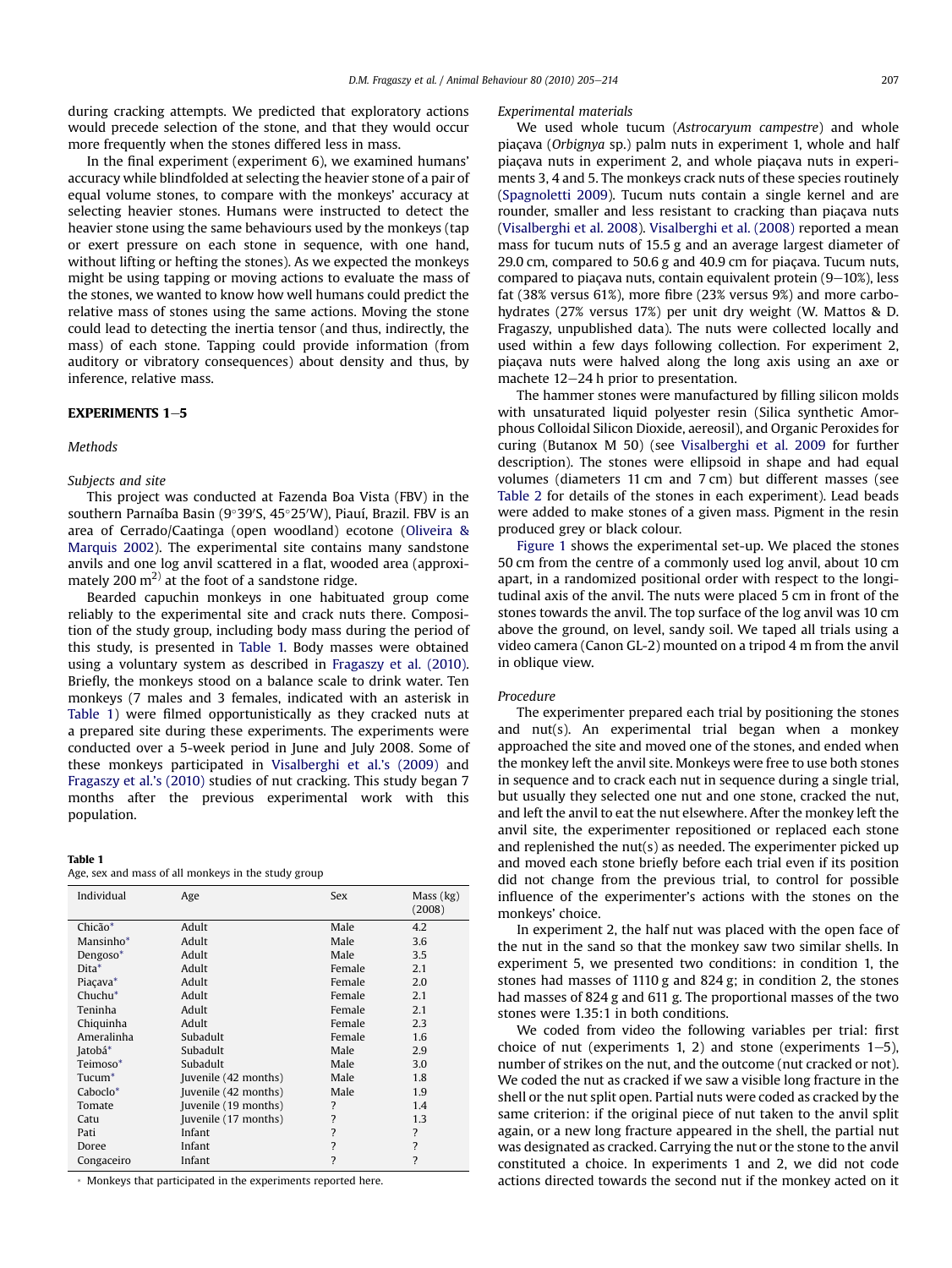<span id="page-3-0"></span>

| Table 2 |                                                          |  |
|---------|----------------------------------------------------------|--|
|         | Features of stones and nuts presented in experiments 1-5 |  |

| Experiment      | Stones mass $(g)$ |     | Proportional       | Absolute         | <b>Nuts</b>   |              |  |  |
|-----------------|-------------------|-----|--------------------|------------------|---------------|--------------|--|--|
|                 | $\mathbf{r}$      | Ď   | difference $(A:B)$ | difference $(g)$ |               |              |  |  |
|                 | 1110              | 538 | 2.06:1.00          | 572              | Whole piacava | Whole tucum  |  |  |
|                 | 1110              | 538 | 2.06:1.00          | 572              | Whole piacava | Half piacava |  |  |
|                 | 1110              | 538 | 2.06:1.00          | 572              | Whole piacava | <b>NA</b>    |  |  |
|                 | 1110              | 611 | 1.82:1.00          | 499              | Whole piacava | <b>NA</b>    |  |  |
| 5 (condition 1) | 1110              | 824 | 1.35:1.00          | 285              | Whole piacava | <b>NA</b>    |  |  |
| 5 (condition 2) | 824               | 611 | 1.35:1.00          | 213              | Whole piacava | <b>NA</b>    |  |  |

after cracking the first nut it selected. We did, however, code trials in which the monkey brought a tucum nut (in experiment 1), a partial nut (in experiment 2), or a whole piaçava nut (experiments 1, 2) to the experimental area. In these cases, we counted the nut that the monkey brought as its choice of nut. The first two circumstances occurred 11 times, and the latter just once.

To examine exploratory behaviour we coded the behaviours shown in Table 3 for experiment 5. Recall that in experiment 5, compared to experiments  $1-4$ , the monkeys chose stones that were the most similar in mass. For each action, we noted to which stone the behaviour was directed. We also coded successive use of different stones (termed switches) in this experiment, noting if the monkey switched from heavy to light or vice versa. A switch was coded if the monkey struck the nut with one stone, and then struck the nut with the other stone. Multiple switches could occur within a single trial. Note that our definition of 'switch' concerns use of both stones, whereas [Visalberghi et al. \(2009\)](#page-9-0) denoted successive exploration of both stones, without using the first one contacted, as a switch.

Following joint coding of several trials by D.M.F. and R.G. to consensual agreement, R.G. coded the data. To establish intraobserver reliability, R.G. recoded 10 randomly selected trials from experiments  $1-4$ . Percentage of agreement on the 40 recoded trials was 100% for stone choice, nut choice and number of strikes, and 95% for outcome (whether the nut was cracked or not). R.G. also recoded the first choice of stone, number of switches and exploratory behaviours from experiment 5 (see Table 3) for 20 trials: two trials each for eight individuals and one trial each for two individuals (Teninha and Caboclo). Percentage of agreement ranged



Figure 1. Experimental set-up for experiments 3-5. The two stones were placed 20 cm apart and 0.5 m in front of a log anvil commonly used by the monkeys, and one piaçava nut was placed 20 cm in front of the stones toward the anvil. The manufactured stones had equivalent volumes, shapes, and texture.

from 85 to 100% for exploratory behaviours ( $\overline{X} = 95\%$ ) and 100% for stone choice. R.G. coded one switch in the original coding and in the repeat coding.

# Analysis

Data from 466 trials were tabulated by subject. We analysed choice of stone and choice of nut in each experiment using chisquare tests individually for each monkey with 10 or more trials per comparison, with 1:1 as the expected proportion of choices for each kind of nut or stone. We calculated the average number of strikes per individual to crack whole piaçava, partial piaçava and tucum nuts, pooling data across experiments. We used the Kruskal-Wallis test with these data to evaluate relative efficiency at cracking the three kinds of nuts. Comparisons of the bias to choose the heavier stone between experiments 3 and 4 and experiment 5 were made using the Wilcoxon signed-ranks test for related samples. We set the two-tailed alpha at 0.05 for statistical significance for these tests.

We tallied the frequency of exploratory behaviours, comparing the frequency of various actions towards the heavier stone and the lighter stone before and after the first choice of stone and comparing the frequency of these actions across time and across conditions using Wilcoxon signed-ranks tests for related samples. As we predicted that exploratory actions would precede selection of the stone, and that they would occur more frequently when the stones differed less in mass, we used one-tailed tests for these comparisons. We compared the frequency of exploratory behaviours before and after switches, the frequency of switches from heavy to light versus light to heavy, and the frequency of exploratory behaviours in trials with switches versus those without switches using two-tailed Wilcoxon signed-ranks tests.

## Results

#### Choice of nut

The monkeys had strong preferences for a particular kind of nut in both experiments 1 and 2. Each of the seven monkeys that participated in experiment 1 selected the tucum nut more often

#### Table 3

Behavioural variables coded in experiment 5

| <b>Behaviour</b>   | Description                                   |
|--------------------|-----------------------------------------------|
| Tap                | Gently and repeatedly hit an object with      |
|                    | the tips of the finger nail or (rarely)       |
|                    | gently hit an object with a nut               |
| Handle*            | Push or roll the object slightly without      |
|                    | lifting it off the supporting substrate       |
| <b>Touch</b>       | Touch the stone with the hand or foot         |
| Hit stone on stone | Hit one stone against the other stone         |
| Juggle             | Lift the stone above head in a playful manner |
| Push away          | A stone already at the anvil is pushed away   |
|                    | from or off the anvil                         |

Equivalent to the term 'move' in [Visalberghi et al. \(2009\)](#page-9-0).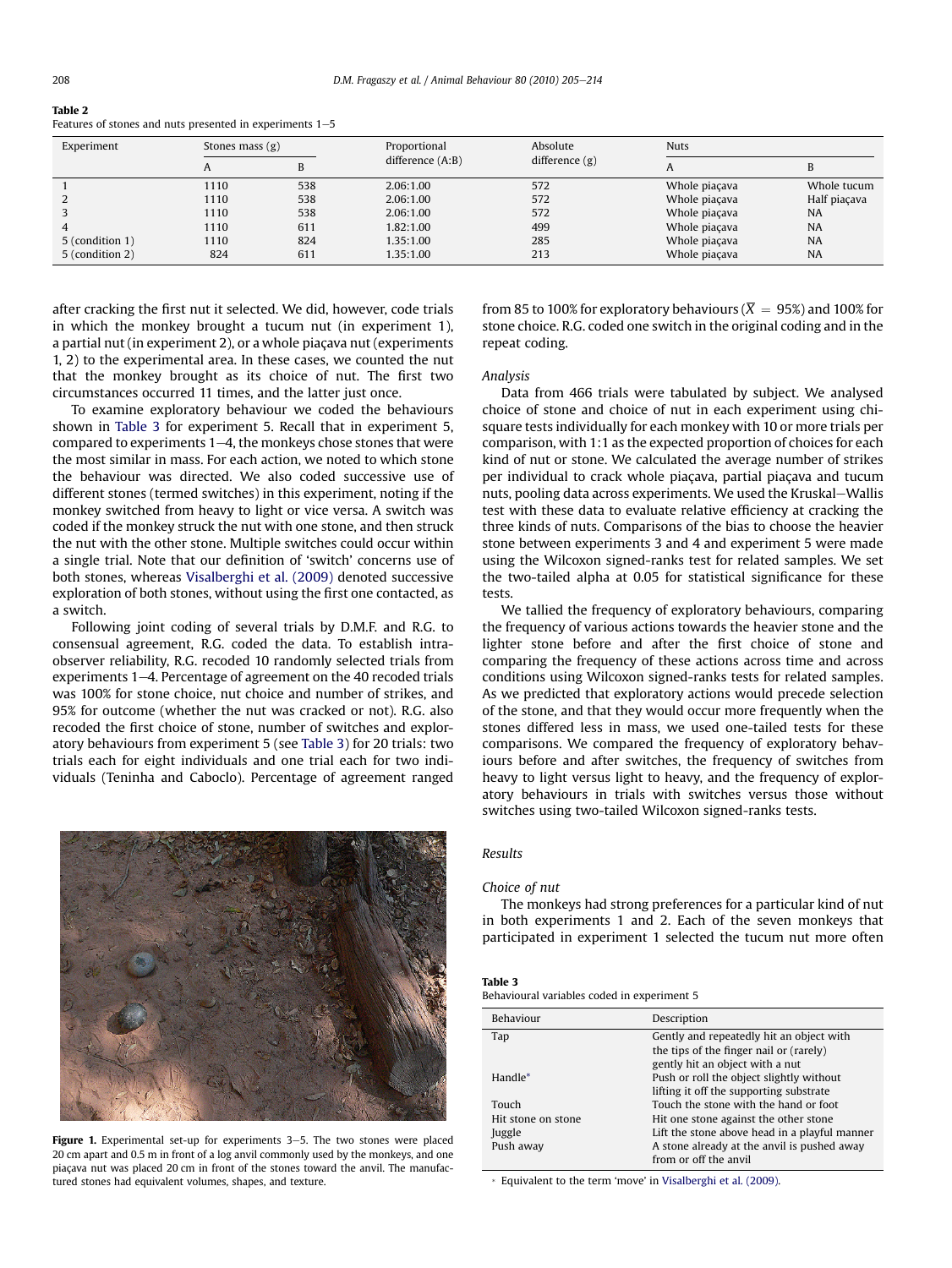than the whole piaçava nut. Six monkeys had enough trials in experiment 1 to conduct within-subject chi-square analyses, and each significantly preferred the tucum nut ( $\chi_1^2$   $>$  9.31, P  $<$  0.01). In fact, the monkeys selected the whole piaçava nut only five times across 109 trials (5%), an adult female and two adult males once and one adult male twice. In experiment 2, the monkeys' preference for the partial nut was equally clear: the monkeys selected the partial nut 124 times out of 129 trials (96%). Three adult males selected the whole piaçava nut once or twice each. Each of the seven monkeys that completed 10 or more trials selected the partial piaçava nut more frequently than the whole piaçava nut ( $\chi_1^2$   $>$  5.40, P  $<$  0.05).

# Success and efficiency at cracking

The seven monkeys that participated in experiment 1 cracked the tucum nuts on all but three trials (out of 104; 97% success rate). In experiment 2, 10 monkeys cracked the partial piaçava nuts on 106 trials (out of 124; an 85% success rate). In experiments 3, 4 and 5, nine monkeys attempted to crack 131 whole piaçava nuts with the 1110 g stone. They succeeded at cracking 101 of them (77% success).

We tabulated the number of strikes used by monkeys to crack whole piaçava nuts with the 1110 g stone across all experiments. Monkeys used an unequal number of strikes to crack tucum, whole piaçava and partial piaçava nuts using the 1110 g stone (Kruskal–Wallis test:  $H_{21} = 6.17$ ,  $P < 0.05$ ). A multiple comparisons posttest indicated that whole piaçava nuts (mean rank  $= 15.4$ ) required more strikes than partial piaçava nuts (mean rank  $= 7.6$ ). Tucum nuts were intermediate (mean rank 10.1) and the number of strikes used to crack tucum nuts did not differ significantly from either whole or partial piaçava nuts. The median number of strikes to open a nut  $(+IQR)$  was 4.1  $+$  2.4 for a tucum nut (N = 7), 3.25  $+$  2.4 for a partial piaçava nut ( $N = 10$ ) and  $5.3 + 5.9$  for a whole piaçava nut ( $N = 9$ ).

### Choice of stone

The monkeys preferred the heavier stone in all experiments, selecting it on 78% of trials (362 choices out of 466 trials). Pooling the monkeys' choices across all experiments, every monkey chose the heavier stone on 67% or more of all trials. Looking at choice in each experiment, only one monkey (Chicão) in one experiment (experiment 2) did not choose the heavier stone more often than the lighter stone.

Four of six monkeys in experiment 1 and two of seven monkeys in experiment 2 with 10 or more trials showed a significant bias for the heavier stone (Table 4). The monkeys' bias for the heavier stone was stronger in experiments 3 and 4 (86% of choices) compared to experiments 1 and 2 (73% of choices) (Wilcoxon signed-ranks test:  $T_7 = 28$ ,  $P < 0.05$ ; Table 4). Recall that the monkeys nearly always chose to crack a less resistant nut than a whole piaçava in experiments 1 and 2, but that there was only a whole piaçava nut to crack in experiments 3 and 4. The monkeys' bias for the heavier stone was stronger in experiments 3 and 4, when the mass of the stones differed by a ratio of 2:1 or 1.8:1, than in experiment 5, where the mass of the stones differed by a ratio of 1.3:1 ( $T_6 = 21$ ,  $P < 0.05$ ). Notably, Mansinho, Dengoso and Chicão, the three largest males, showed no significant bias for the heavier stone in experiments 1 and 2 but showed significant bias in experiments  $3-5$  (Chicão only in experiment 3, the other two in all three experiments).

#### Exploratory actions: frequency and temporal distribution

The frequency and distribution of exploratory actions in experiment 5 are shown in [Table 5.](#page-5-0) These data summarize 86 trials from condition 1 (with stones of 824 g and 611 g) and 83 trials from condition 2 (with stones of 1110 g and 810 g). Recall that in experiment 5 we presented pairs of stones with a mass ratio of 1.35:1, a smaller ratio than in experiments  $1-4$ , and thus we expected discrimination of the heavier stone to require more exploration in experiment 5 than in the other experiments. The monkeys performed exploratory actions in 98 of 169 trials (58%). Exploratory actions tended to occur on a greater percentage of trials in condition 2 than in condition 1 (condition 1:52%; condition 2: 64%;  $T_9 = 35$ ,  $P = 0.08$ ). The monkeys performed exploratory actions more frequently in condition 2 than in condition 1 (median number of actions performed per trial: condition 1:  $0.40 + 1.19$ ,  $N = 9$ ; condition 2: 2.29 + 1.83,  $N = 9$ ). All nine monkeys that participated in experiment 5 performed exploratory actions more frequently in condition 2 than in condition 1 ( $T_9 = 45$ ,  $P = 0.002$ ).

The monkeys performed exploratory activities on 50% of trials (243 times) before selecting a stone, and on 17% of trials (89 times) after selecting a stone. The rate of exploratory actions per individual per trial before selecting a stone ranged from 0.13 to 3.92 and 0.0 to 2.6 after choosing a stone (median rate before  $= 1.28 + 1.32$ ,  $N = 9$ ; median rate after = 0.35 + 1.46,  $N = 9$ ). This difference was significant ( $T_9 = 38$ ,  $P = 0.037$ ).

Monkeys switched stones 19 times, in 17 trials (in two cases, the monkey switched twice) out of 169 trials (10%). The monkeys switched from light to heavy stones 14 times, and from heavy to light stones five times ( $\chi_1^2$ , N = 19, NS). In the 17 trials in which they switched stones, they produced a median of  $4.0 + 7.0$  ( $N = 7$ ) exploratory acts per trial. In 152 trials in which they did not switch stones, they produced a median of  $1.6 + 2.44$  ( $N = 9$ ) exploratory acts per trial. A Wilcoxon test revealed that the difference in the rate of exploratory actions per trial was significantly greater in trials in which the monkey made a switch than in trials with no switch  $(T_7 = 28, P < 0.008)$ .

[Table 6](#page-6-0) summarizes the monkeys' exploratory actions with the heavier and lighter stones in experiment 5. Monkeys performed more exploratory actions on the heavier stone (median  $= 29 + 27$ ,  $N = 9$ ) than on the lighter stone (median =  $14 + 16$ ,  $N = 9$ ;  $T_8 = 33.5, P < 0.02$ ).

We found that the monkeys performed exploratory actions more often before selecting a stone than after, more often on trials when the choice was between stones closer together in mass, more often on trials in which they made a switch in the stone they used

Table 4

|  | Bias for heavier stone (expressed as number of choices of heavier stone/lighter stone) in experiments 1–5 |  |  |
|--|-----------------------------------------------------------------------------------------------------------|--|--|
|--|-----------------------------------------------------------------------------------------------------------|--|--|

| Individual | Exp. 1 1110<br>versus 538 g $(N)$ <sup>+</sup> | Exp. 2 1110<br>versus 538 $g(N)$ | Exp. 3 1110<br>versus 538 $g(N)$ | Exp. 4 1110<br>versus $611 g(N)$ | Exp. 51110<br>versus $824$ g or $824$<br>versus $611 \text{ g} (N)$ | Choice of<br>heavier/lighter<br>stone $(N)$ | Overall proportional<br>choice of heavier<br>stone |
|------------|------------------------------------------------|----------------------------------|----------------------------------|----------------------------------|---------------------------------------------------------------------|---------------------------------------------|----------------------------------------------------|
| Caboclo    |                                                | 9/4(13)                          | 1/0(1)                           |                                  |                                                                     | 10/4(14)                                    | 0.71                                               |
| Chicão     | 9/3(12)                                        | 5/5(10)                          | $13/3$ <sup>*</sup> (16)         | 4/2(6)                           | 9/6(15)                                                             | 40/19(59)                                   | 0.68                                               |
| Chuchu     | $14/1$ <sup>*</sup> (15)                       | $18/1*(19)$                      | 1/0(1)                           | 2/0(2)                           | 8/0(8)                                                              | 43/2(45)                                    | 0.96                                               |
| Dengoso    | 6/7(13)                                        | 6/3(9)                           | $12/0$ <sup>*</sup> (12)         | $14/0*(14)$                      | $13/5$ <sup>*</sup> (18)                                            | 51/15(66)                                   | 0.77                                               |
| Dita       | $16/2*(18)$                                    | 8/3(11)                          | 2/0(2)                           | 2/0(2)                           | $11/3$ <sup>*</sup> (14)                                            | 42/8(50)                                    | 0.84                                               |
| Mansinho   | 5/2(7)                                         | 10/5(15)                         | $13/3$ <sup>*</sup> (16)         | $16/3*(19)$                      | $20/5$ <sup>*</sup> (25)                                            | 64/18(82)                                   | 0.78                                               |
| Teimoso    | $15/2$ <sup>*</sup> (17)                       | $10/1$ <sup>*</sup> (11)         | 2/0(2)                           | 4/0(4)                           | $13/2$ <sup>*</sup> (15)                                            | 44/5(49)                                    | 0.90                                               |
| Tucum      | $18/8*(26)$                                    | 17/13 (30)                       | $13/5$ <sup>*</sup> (18)         | $12/2$ <sup>*</sup> (14)         | 8/5(12)                                                             | 68/33 (101)                                 | 0.67                                               |

 $P < 0.05$ , chi square, df = 1. The chi-square test was used if the monkey had at least 10 choices in a given experiment. Total number of trials completed is indicated in parentheses.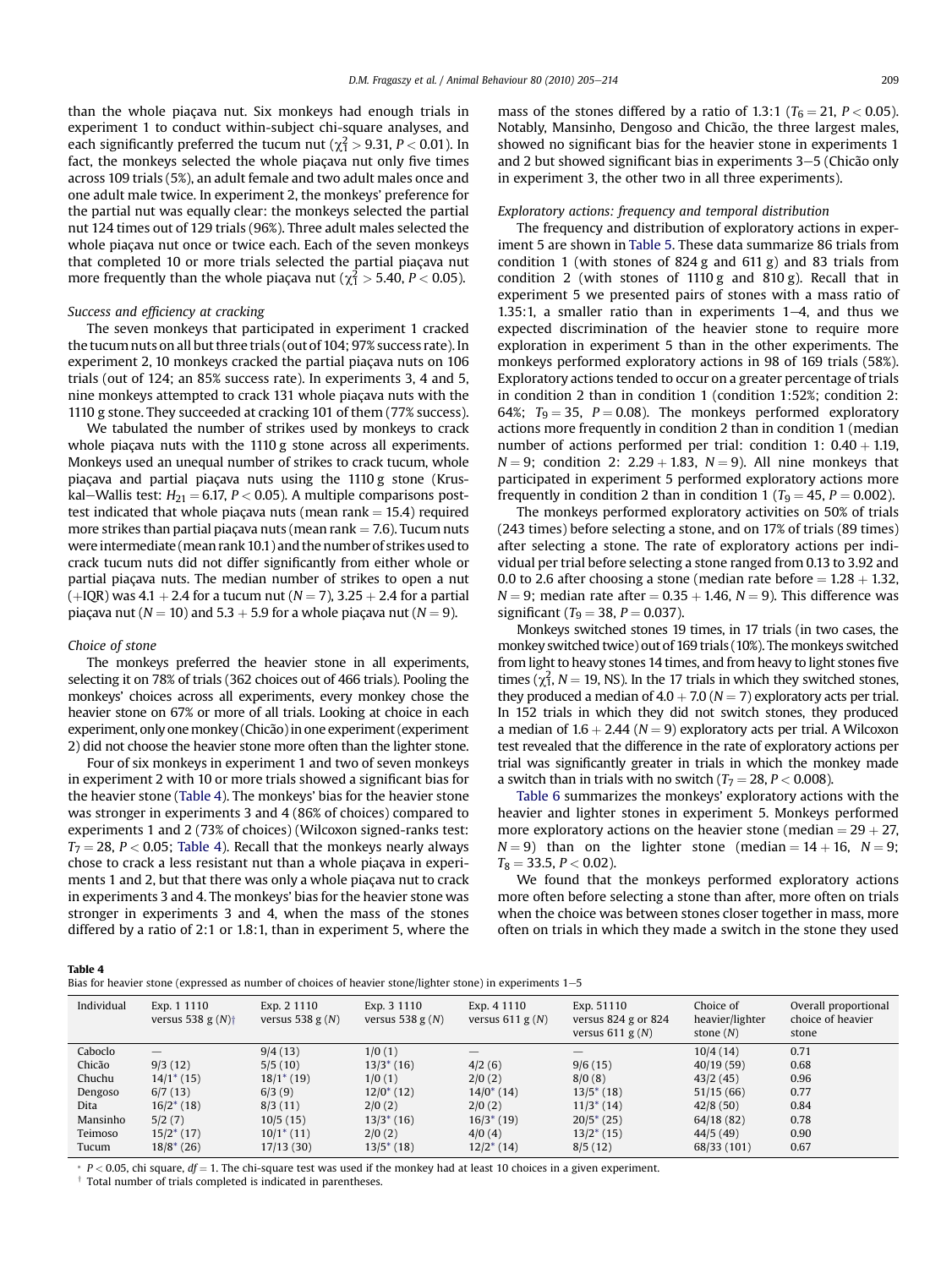#### <span id="page-5-0"></span>Table 5

Exploratory actions in experiment 5 before and after first choice of stone, and the number of trials in which no exploratory actions occurred

| Individual<br>Condition Total no. Before |                |                |                                                     | After          |                                                              |                                    | Sum            | Mean acts                                     | No. of trials          |                                  |                               |
|------------------------------------------|----------------|----------------|-----------------------------------------------------|----------------|--------------------------------------------------------------|------------------------------------|----------------|-----------------------------------------------|------------------------|----------------------------------|-------------------------------|
|                                          |                | of trials      | No. of trials<br>with exploratory actions<br>action | No. of         | Mean actions No. of trials<br>/ trial* (grand<br>mean/trial) | with exploratory actions<br>action | No. of         | Mean actions<br>/trial* (grand<br>mean/trial) | exploratory<br>actions | /trial*<br>(grand<br>mean/trial) | with no<br>exploratory action |
| Chicão                                   | $\mathbf{1}$   | 12             | $\mathbf{1}$                                        | $\mathbf{1}$   | 0.08                                                         | 3                                  | 3              | 0.25                                          | $\overline{4}$         | 0.33                             | 8                             |
|                                          | $\overline{2}$ | 11             | $\mathbf{1}$                                        | $\overline{2}$ | 0.18                                                         | $\overline{2}$                     | 5              | 0.45                                          | $\overline{7}$         | 0.63                             | 8                             |
|                                          | Sum            | 23             |                                                     | 3              | (0.13)                                                       |                                    | 8              | (0.35)                                        | 11                     | (0.48)                           |                               |
| Chuchu                                   | 1              | 6              | 5                                                   | 14             | 2.33                                                         | $\overline{2}$                     | 3              | 0.5                                           | 17                     | 2.83                             | 1                             |
|                                          | $\overline{2}$ | $\overline{4}$ | 3                                                   | 15             | 3.75                                                         | $\overline{2}$                     | 23             | 5.75                                          | 38                     | 9.5                              | 1                             |
|                                          | Sum            | 10             |                                                     | 29             | (2.9)                                                        |                                    | 26             | (2.6)                                         | 55                     | (5.5)                            |                               |
| Dengoso                                  | $\mathbf{1}$   | 11             | 3                                                   | $\overline{4}$ | 0.36                                                         | $\bf{0}$                           | $\mathbf{0}$   | $\mathbf{0}$                                  | 4                      | 0.36                             | 8                             |
|                                          | $\overline{2}$ | 15             | 11                                                  | 34             | 2.27                                                         | 3                                  | $\overline{7}$ | 0.47                                          | 41                     | 2.73                             | 3                             |
|                                          | Sum            | 26             |                                                     | 38             | (1.46)                                                       |                                    | 7              | (0.27)                                        | 45                     | (1.73)                           |                               |
| Dita                                     | 1              | 11             | 8                                                   | 17             | 1.55                                                         | $\mathbf{1}$                       | $\overline{c}$ | 0.18                                          | 19                     | 1.73                             | 3                             |
|                                          | $\overline{2}$ | 9              | 8                                                   | 26             | 2.89                                                         | 4                                  | 9              | $\mathbf{1}$                                  | 35                     | 3.89                             | $\mathbf{1}$                  |
|                                          | Sum            | 20             |                                                     | 43             | (2.15)                                                       |                                    | 11             | (0.55)                                        | 54                     | (2.7)                            |                               |
| Jatobã                                   | $\mathbf{1}$   | 5              | 2                                                   | $\overline{2}$ | 0.4                                                          | $\bf{0}$                           | 0              | $\Omega$                                      | $\overline{2}$         | 0.4                              | 3                             |
|                                          | $\overline{2}$ | $\overline{4}$ | $\mathbf{1}$                                        | $\mathbf{1}$   | 0.25                                                         | $\overline{2}$                     | 9              | 2.25                                          | 10                     | 2.50                             | $\mathbf{1}$                  |
|                                          | Sum            | 9              |                                                     | 3              | (0.33)                                                       |                                    | 9              | (1)                                           | 12                     | (1.33)                           |                               |
| Mansinho                                 | $\mathbf{1}$   | 20             | 10                                                  | 16             | 0.8                                                          | 0                                  | $\mathbf{0}$   | $\Omega$                                      | 16                     | 0.8                              | 10                            |
|                                          | $\overline{2}$ | 9              | 3                                                   | 19             | 2.11                                                         | 3                                  | 12             | 1.33                                          | 31                     | 3.44                             | 6                             |
|                                          | Sum            | 29             |                                                     | 35             | (1.21)                                                       |                                    | 12             | (0.41)                                        | 47                     | (1.62)                           |                               |
| Piaçava                                  | $\mathbf{1}$   | $\mathbf{1}$   | $\bf{0}$                                            | $\bf{0}$       | $\mathbf{0}$                                                 | $\bf{0}$                           | 0              | $\bf{0}$                                      | $\bf{0}$               | $\bf{0}$                         | $\mathbf{1}$                  |
|                                          | $\overline{2}$ | 5              | $\mathbf{1}$                                        | $\overline{2}$ | 0.4                                                          | $\bf{0}$                           | 0              | $\bf{0}$                                      | $\overline{2}$         | 0.4                              | 4                             |
|                                          | Sum            | 6              |                                                     | $\overline{2}$ | (0.33)                                                       |                                    | 0              | (0)                                           | 2                      | (0.33)                           |                               |
| Teimoso                                  | $\mathbf{1}$   | 11             | 6                                                   | 6              | 0.55                                                         | 2                                  | 11             | $\mathbf{1}$                                  | 17                     | 1.55                             | 4                             |
|                                          | $\overline{2}$ | 12             | 10                                                  | 47             | 3.92                                                         | $\overline{2}$                     | 6              | 0.5                                           | 53                     | 4.42                             | $\mathbf{1}$                  |
|                                          | Sum            | 23             |                                                     | 53             | (2.3)                                                        |                                    | 17             | (0.74)                                        | 70                     | (3.04)                           |                               |
| Tucum                                    | $\mathbf{1}$   | 9              | 5                                                   | 10             | 1.11                                                         | $\mathbf{1}$                       | $\mathbf{1}$   | 0.11                                          | 11                     | 1.22                             | 3                             |
|                                          | $\overline{2}$ | 14             | $\overline{7}$                                      | 30             | 2.14                                                         | $\overline{2}$                     | 4              | 0.29                                          | 34                     | 2.43                             | 5                             |
|                                          | Sum            | 23             |                                                     | 40             | (1.74)                                                       |                                    | 5              | (0.22)                                        | 45                     | (1.96)                           |                               |
| Sum                                      |                | 86             | 40                                                  | 70             |                                                              | 9                                  | 20             |                                               | 90                     | 1.05                             | 41                            |
| condition 1                              |                |                |                                                     |                |                                                              |                                    |                |                                               |                        |                                  |                               |
| Sum<br>condition 2                       |                | 83             | 45                                                  | 176            |                                                              | 20                                 | 75             |                                               | 251                    | 3.02                             | 30                            |
| Grand sum                                |                | 169            | 85                                                  | 246            | 1.46                                                         | 29                                 | 95             | 0.56                                          | 341                    | 2.02                             | 71                            |
| % Trials                                 |                |                | 50                                                  |                |                                                              | 17                                 |                |                                               |                        |                                  | 42                            |

\*Calculated using total trials as the denominator.

to strike a nut, and more often on the heavier stone than on the lighter stone. We turn now to what actions they used, and in what sequence they produced them.

### Exploratory actions with the stones: form

The most common exploratory action, handle, made up more than one-third of the actions, occurring 123 times (36% of actions). [Figure 2](#page-6-0) illustrates a monkey handling one of the two stones. Three other actions occurred frequently: tap the stone with the nut (71 times), tap the stone with the fingers (62 times), and touch the stone (60 times). Together, the percussive actions of tapping the stone with a nut, the other experimental stone, or with the fingers made up 40% of exploratory actions. Actions with sustained contact (handle, touch) made up 54% of exploratory actions. Monkeys touched the stone with the hand on 84% of touches, and with the foot on 26% of touches. When touching with the foot, the monkey was stationary and put the sole of one foot against the stone, in the same manner as it put the hand against the stone.

The youngest individual in our sample, 3.5 years old, produced actions not seen, or seen rarely, in older individuals. He hit one stone with another stone three times (this was seen once in one other individual, adult female Chuchu), and he juggled the stone over his head on three occasions, a behaviour we have seen him perform at other times both with stones and with nuts.

# Exploratory actions with the stones: sequence

Seven monkeys occasionally produced relatively long strings of exploratory actions interspersed with strikes on the nut. The greatest number of exploratory actions in one trial per monkey for these seven monkeys ranged from 8 to 23 (median  $= 11 + 11$ ,  $N = 7$ ). For each monkey, the longest string of exploratory actions occurred in condition 2, and in all these cases, the monkey did not crack the nut before leaving the anvil. In these sequences, the monkeys touched, tapped and/or handled both stones before selecting one, and they explored one or both stones again after one or more strikes with the stone they chose first.

[Table 7](#page-7-0) presents a summary of the first and second exploratory actions prior to selecting a stone at the start of a trial for the six monkeys with 10 or more exploratory actions. The data indicate that the monkeys explored the stones in diverse ways, and performed actions in a variable order, prior to selection. The same outcome was evident for exploratory actions later in the sequence before first choice, and following selection of a stone.

We examined whether the rates of producing exploratory actions were related to age, sex, or size. None of these three dimensions of individual differences corresponded to the rankings of exploratory actions. The two oldest individuals, Piaçava and Chicão, were also among the smallest and the largest, respectively. They were also the alpha male and female of the group (M. Verderane, unpublished data). They had the two lowest rates of exploratory actions. Females ranked lowest (Piaçava) and highest (Chuchu) in rates of exploratory actions per trial. The youngest monkey that participated in our experiments ranked sixth of nine in the frequency of exploratory actions.

# EXPERIMENT 6

The objective of experiment 6 was to evaluate humans' accuracy at discriminating the heavier stone of a pair of stones when using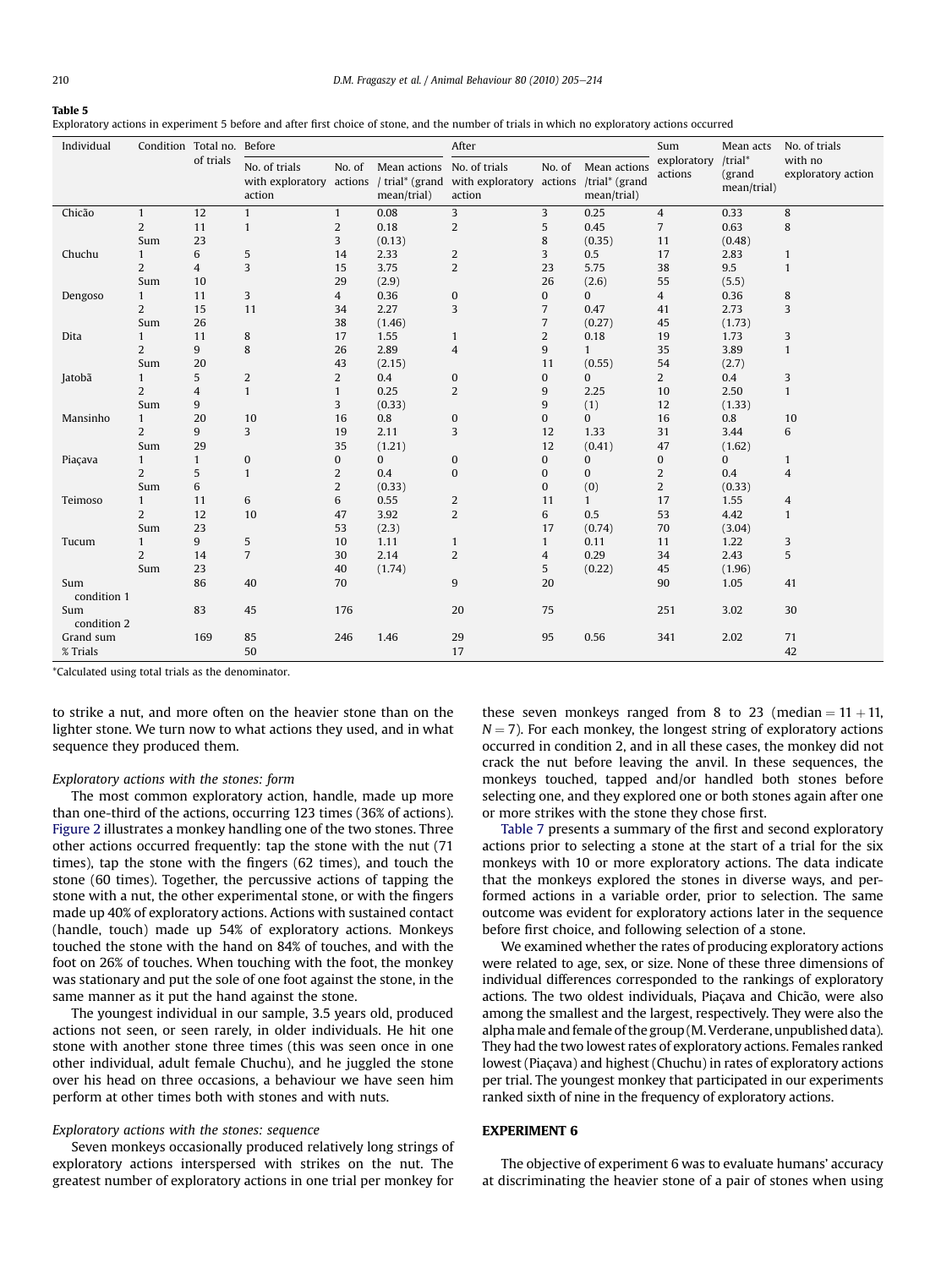#### <span id="page-6-0"></span>Table 6

Exploratory actions with lighter (L) and heavier (H) stones

| Individual | No. of trials    | Stone | Handle         | Touch          | Hit w/stone    | Juggle   | Push away | Tap stone w/finger | Tap stone w/nut | Total          |
|------------|------------------|-------|----------------|----------------|----------------|----------|-----------|--------------------|-----------------|----------------|
| Chicão     | 23               | H     |                | $\mathbf{0}$   | $\bf{0}$       | 0        | 3         | $\bf{0}$           | $\mathbf{0}$    | 4              |
|            |                  |       |                | 0              | $\mathbf{0}$   | $\Omega$ | 4         |                    |                 | 7              |
|            |                  | Sum   | $\overline{2}$ | $\bf{0}$       | $\Omega$       | 0        | 7         |                    |                 | 11             |
| Chuchu     | 10               | H     | 15             | 3              |                | 0        | 2         |                    | 8               | 29             |
|            |                  |       | 8              | 8              | $\Omega$       | $\Omega$ | 0         |                    | 10              | 26             |
|            |                  | Sum   | 23             | 11             |                | $\Omega$ | 2         | 0                  | 18              | 55             |
| Dengoso    | 26               | H     | 11             | $\overline{2}$ | $\Omega$       | 0        | 0         | 14                 | 4               | 31             |
|            |                  |       | 6              | $\mathbf{1}$   | $\Omega$       | $\Omega$ | 0         | $\overline{7}$     | 0               | 14             |
|            |                  | Sum   | 17             | 3              | $\mathbf{0}$   | 0        | 0         | 21                 |                 | 45             |
| Dita       | $20\,$           | H     | 8              | 12             | $\mathbf{0}$   | 0        | $\Omega$  | $\Omega$           | 15              | 35             |
|            |                  |       | $\overline{7}$ | 5              | $\Omega$       | 0        |           | n                  | 6               | 19             |
|            |                  | Sum   | 15             | 17             | $\bf{0}$       | 0        |           |                    | 21              | 54             |
| Jatobá     | $\boldsymbol{9}$ | H     | 4              | 1              | $\Omega$       | 0        | 0         |                    |                 | 8              |
|            |                  |       | 2              | 1              | $\Omega$       | $\Omega$ | 0         |                    | O               | $\overline{4}$ |
|            |                  | Sum   | 6              | $\overline{2}$ | $\mathbf{0}$   | 0        | 0         | 3                  |                 | 12             |
| Mansinho   | 29               | H     | 10             | 4              | $\mathbf{0}$   | 0        |           | 10                 | 10              | 35             |
|            |                  | L     | 4              | $\overline{2}$ | $\Omega$       | 0        | 2         | 4                  | $\Omega$        | 12             |
|            |                  | Sum   | 14             | 6              | $\mathbf{0}$   | 0        | 3         | 14                 | 10              | 47             |
| Piaçava    | 6                | H     | 0              |                | $\mathbf{0}$   | 0        | 0         |                    | 0               | 2              |
|            |                  |       | 0              | 0              | $\Omega$       | 0        | $\Omega$  | O                  | 0               | $\Omega$       |
|            |                  | Sum   | $\bf{0}$       |                | $\Omega$       | $\Omega$ | 0         |                    |                 | $\overline{2}$ |
| Teimoso    | 23               | H     | 20             | 9              | $\Omega$       | $\Omega$ | 0         | 8                  |                 | 38             |
|            |                  |       | 11             | 6              | $\mathbf{0}$   | $\Omega$ | 0         | 14                 |                 | 32             |
|            |                  | Sum   | 31             | 15             | 0              | 0        | $\Omega$  | 22                 |                 | 70             |
| Tucum      | 23               | H     | 8              | 4              |                | O        | 0         | $\mathbf{0}$       | 9               | 22             |
|            |                  |       | 8              | 4              | $\overline{2}$ |          | 3         | 0                  | 5               | 23             |
|            |                  | Sum   | 16             | 8              | 3              |          | 3         | $\Omega$           | 14              | 45             |
| Sum H      |                  |       | 77             | 36             | 2              | 0        | 6         | 35                 | 48              | 204            |
| Sum L      |                  |       | 47             | 27             | $\overline{2}$ |          | 10        | 27                 | 23              | 137            |
| Grand sum  | 169              |       | 124            | 61             | 4              | 1        | 16        | 62                 | 71              | 341            |

the same behaviours performed by the monkeys when selecting a stone (tapping or handling each stone in sequence). Ten individuals (aged 13 and older; 3 males, 7 females) naïve to the study and with normal manual function were asked to point out the heavier stone in a pair of stones in a series of 60 trials.

### Methods

#### Materials

We used three pairs of stones, manufactured in the same manner as described for experiments  $1-5$ . Stones in each pair were of equal volume, shape and composition but varied in mass (pair 1:



Figure 2. A monkey handling a stone prior to choosing a stone to strike the nut.

824 g and 538 g, ratio 1.5:1; pair 2: 1474 g and 1044 g, ratio 1.4:1; pair 3: 602 g and 465 g, ratio 1.3:1). The stones used in pair 1 were the same as those used in experiment 5, condition 1.

#### Procedure

The experimenter explained the procedures to the participant, asked him/her to sit on a low bench, and then placed a blindfold on the participant. The stones were presented in pairs in front of the participant on sandy soil within easy reach. The person was asked to tap or to handle (but not lift) the stones to determine which was heavier, using one hand at a time and proceeding at his/her own pace. Then he or she indicated his or her choice for the heavier stone. The sets of stones were presented in a predetermined random order, and the left/right location of the heavier stone was randomized. Finally, the requested action (tap or handle) was also randomized. Intertrial intervals were about 10 s. Each participant completed 10 trials of tapping and 10 trials of handling per set of stones (60 trials total) in about 30 min.

#### Analysis

We tallied the number of correct choices for each action/stone set combination. After confirming that the data met the standards for ANOVA, we conducted a 2 (actions)  $\times$  3 (sets of stones) repeated measures ANOVA on the dependent variable number of correct choices, followed by Tukey tests. A comparison between capuchins' and humans' proportional choice of the heavier stone was accomplished using a  $t$  test, after determining the data passed the requirements for normality and equivalence of variance. All analyses used SigmaPlot, version 11.0 (SYSTAT, SPSS Inc., Chicago, IL, U.S.A.).

# Results

A summary of participants' choice of the heavier stone across pairs of stones of varying masses is presented in [Table 8.](#page-7-0) Overall,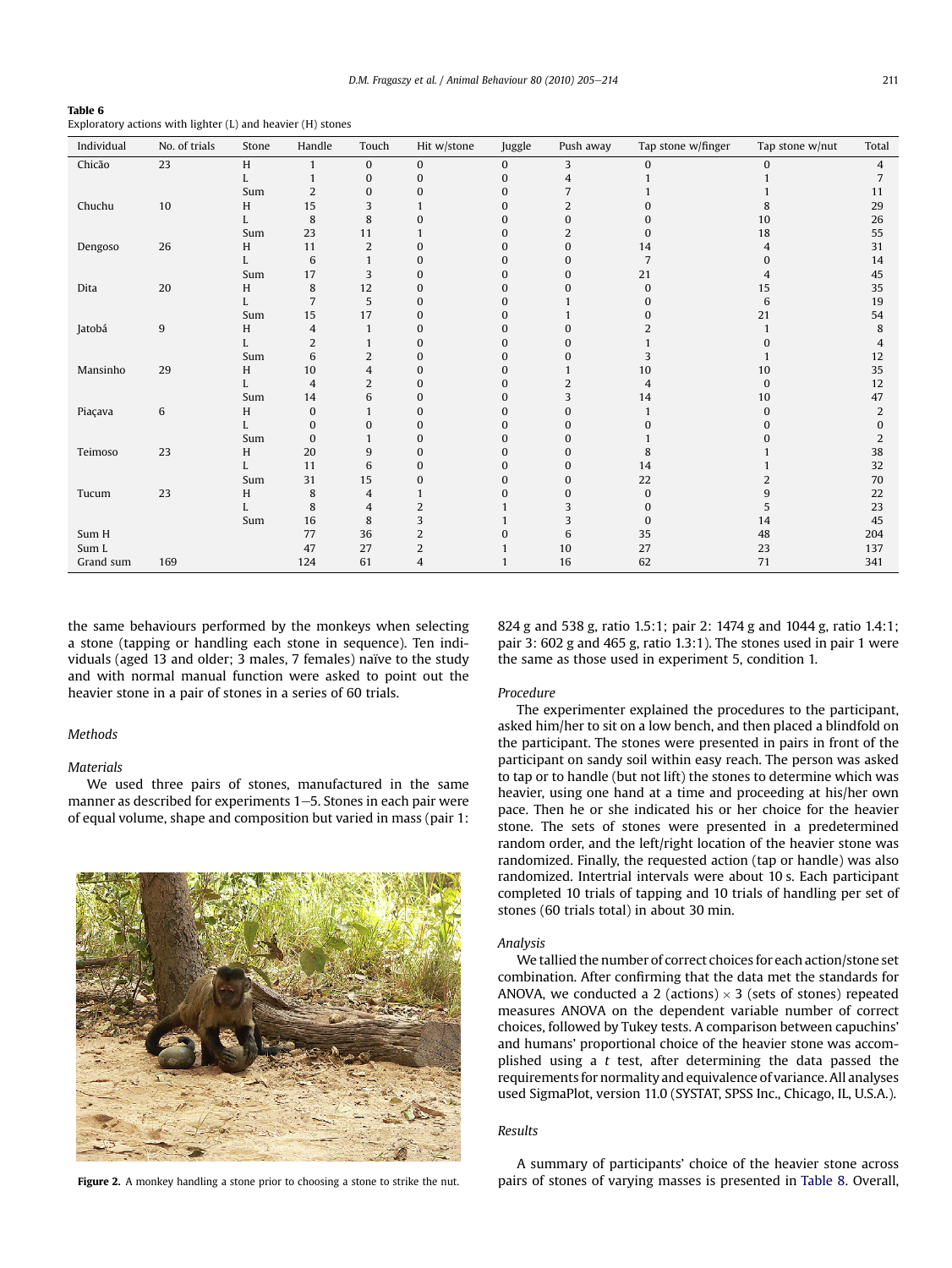#### <span id="page-7-0"></span>Table 7

First and second exploratory actions before choosing a stone in experiment 5 by the six monkeys with 10 or more such actions

| Individual  | Action order Handle Touch |               |                          | Tap stone<br>with nut | Tap stone<br>with fingers | Total |
|-------------|---------------------------|---------------|--------------------------|-----------------------|---------------------------|-------|
| Dita        | First                     | 4             | 7                        | 6                     | $\Omega$                  | 17    |
|             | Second                    | $\Omega$      | 5                        | 4                     | $\Omega$                  | 9     |
| Chuchu      | First                     | 3             | 3                        | $\mathcal{L}$         | $\Omega$                  | 8     |
|             | Second                    | 3             |                          | $\mathcal{L}$         | U                         | 6     |
| Dengoso     | First                     | 9             | O                        |                       | 4                         | 14    |
|             | Second                    |               |                          | n                     | 6                         | 8     |
| Mansinho    | First                     |               | 4                        |                       | $\Omega$                  | 12    |
|             | Second                    | 4             | O                        | 2                     |                           | 7     |
| Teimoso     | First                     | 12            |                          | 0                     | $\overline{2}$            | 15    |
|             | Second                    |               | 3                        | U                     | 5                         | 9     |
| Tucum       | First                     | 3             | $\overline{\mathcal{L}}$ | C                     | $\Omega$                  | 12    |
|             | Second                    | $\mathcal{P}$ | $\overline{\mathcal{A}}$ |                       | $\Omega$                  | 6     |
| Total       | First                     | 34            | 17                       | 11                    | 6                         | 68    |
|             | Second                    | 11            | 14                       | 8                     | 13                        | 46    |
| Grand total |                           | 45            | 31                       | 19                    | 19                        | 114   |

humans, like monkeys, chose the heavier stone at above-chance levels (73% of choices), although the strength of their bias for the heavier stone was weaker than the monkeys' in experiments  $3-5$ (range for humans,  $55-88\%$ ; mean and range for monkeys,  $84\%$ ,  $70-100%$ ). The difference between the species was significant  $(t_{15} = 2.319, P = 0.035; 95\% CI = 0.947, 22.424).$ 

We found no main effect for stone pair, but a significant effect for action ( $F_{1,9} = 19.009$ ,  $P = 0.002$ ). People chose the heavier stone more often when handling stones ( $\overline{X} = 8.4$ ) than when tapping  $(\overline{X} = 6.1)$ . We also found an interaction between stone mass ratio and action  $(F_{2,9} = 4.486, P = 0.026;$  see Fig. 3). The action of handling produced significantly more correct choices than tapping for pair 1 (mass ratio 1.5:1) and pair 2 (mass ratio 1.4:1), but not for pair 3 (mass ratio 1.3:1). Thus, people chose the heavier stone less often at closer ratios when handling the stones, but this pattern was not evident for tapping. Instead, when tapping, people chose the heavier stone at equal rates across mass ratios.

# DISCUSSION

We found that capuchin monkeys at Fazenda Boa Vista are highly discriminating about the mass of stones they use for cracking nuts, selecting the heavier stone when given a choice of hammer stones, even when the ratio of the mass of the two stones approached 1:1 and even when the stones were of equivalent volume, shape and material. Our findings extend [Visalberghi et al.](#page-9-0)'s

#### Table 8

Selection of the heavier stone by humans following handling or tapping with one hand

| Participants | Handle<br>mass of stones | (correct choices out of 10)<br>Proportional difference in |     | Tap (correct<br>choices out of 10)<br>Proportional difference<br>in mass of stones |     |     |  |  |
|--------------|--------------------------|-----------------------------------------------------------|-----|------------------------------------------------------------------------------------|-----|-----|--|--|
|              | 1.5                      | 1.4                                                       | 1.3 | 1.5                                                                                | 1.4 | 1.3 |  |  |
|              | 10                       | 9                                                         | 10  | 4                                                                                  | 4   | 5   |  |  |
| 7            | 10                       | 9                                                         | 9   | 4                                                                                  | 5   |     |  |  |
|              | 10                       | 9                                                         | 5   | 6                                                                                  | 4   | 6   |  |  |
|              |                          | 5                                                         | 4   | 6                                                                                  | 5   | 6   |  |  |
| 5            | 10                       | 10                                                        | 8   | 6                                                                                  |     |     |  |  |
| 6            | 9                        | 8                                                         | 6   | 8                                                                                  |     | 6   |  |  |
|              | 6                        | 8                                                         | 8   | 5                                                                                  |     | 5   |  |  |
| 8            | 8                        | q                                                         | 8   | 5                                                                                  |     | 9   |  |  |
| 9            | 10                       | 10                                                        | 10  |                                                                                    | 8   | 5   |  |  |
| 10           | 10                       | 9                                                         | 9   |                                                                                    | 9   | 9   |  |  |
| Mean         | 9.0                      | 8.6                                                       | 7.7 | 5.8                                                                                | 6.0 | 6.5 |  |  |



Figure 3. Number of correct choices (out of 10) for humans indicating the heavier of two stones following tapping or handling each stone unimanually in alternation. The dashed line indicates the chance rate of selecting the heavier stone. Bars indicate SD. \*Indicates significant difference. Humans chose the heavier stone significantly more often following handling than following tapping when the mass ratio was 1.5:1 and 1.4:1.

[\(2009\)](#page-9-0) findings that this population of capuchin monkeys attend to a stone's mass when selecting a hammer stone. [Visalberghi et al.](#page-9-0) [\(2009\)](#page-9-0) presented pairs of manufactured stones of equal volume and similar appearance, as we did. However, the differences in mass, both absolute and proportional, in the pairs of manufactured stones presented by Visalberghi et al. were much greater (difference of  $639-1820$  g, ratios from 4:1 to 18:1) than in the present study (difference of 213-572 g; ratios from 1.35:1 to 2.06:1).

In addition to presenting stones much close together in mass in this study, a second important procedural difference with [Visalberghi et al. \(2009\)](#page-9-0) concerns the distance of the stones to the anvil. [Visalberghi et al. \(2009\)](#page-9-0) placed the two stones 4 m from the anvil, and in this study we placed the stones 0.5 m from the anvil. Thus our set-up diminished the cost to the monkey of switching from using one stone to another, because the transport distance was much less. This difference, together with the smaller ratio between the mass of the two stones that we presented, probably contributed to monkeys occasionally using one stone and then switching to use the other stone in the course of trying to crack a single nut. This happened 19 times in this study (over 169 trials), whereas in [Visalberghi et al.](#page-9-0)'s study (2009), no monkey returned to carry the second stone to the anvil.

We also show that capuchin monkeys overwhelmingly prefer nuts that are easier to crack (i.e. requiring fewer strikes) over nuts that are harder to crack. The monkeys more consistently opened the nuts they chose in experiments 1 and 2 (tucum and partially cracked piaçava nuts) than they did whole piaçava nuts (when no other choice was available) in experiments 3, 4 and 5. They also opened the tucum and partial piaçava nuts with fewer strikes. Thus their preference for the tucum nut or partial piaçava nut maximized the reliability of payoff, and reduced the effort and the time (via reducing the number of strikes) required to crack the nut. Further work is needed to determine the importance of these different metrics to the monkeys' decision making.

The monkeys apparently recognize different kinds of nuts by sight, smell and other perceptual characteristics available at a close distance. However, discriminating heavier and lighter stones, when the stones are visually equivalent, requires contact with each stone. It appears that capuchin monkeys, like humans, are sensitive to the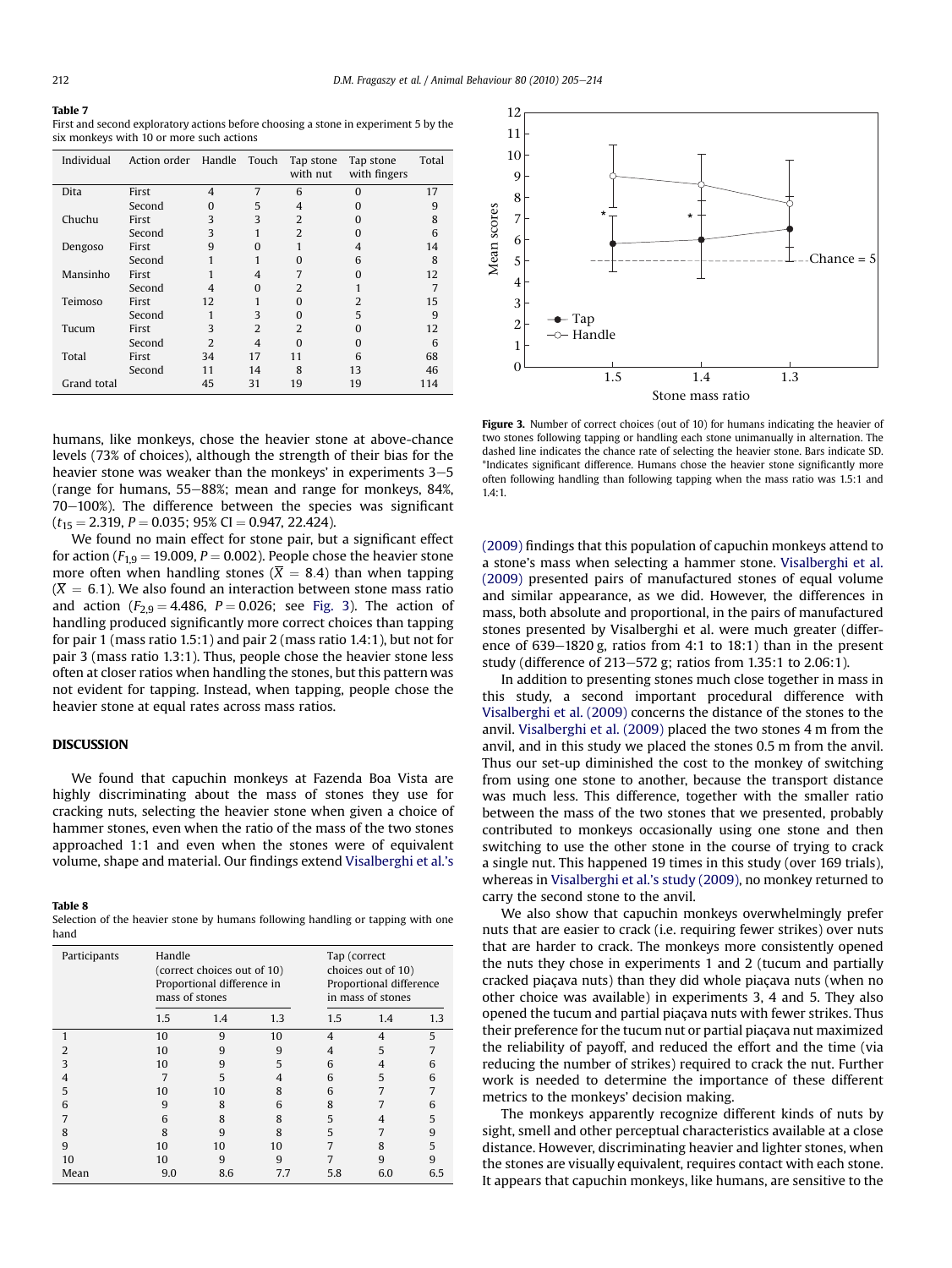<span id="page-8-0"></span>consequences on the body of actions that produce force to move an object. Humans are especially sensitive to the inertia tensors of objects that they expect to use to apply force to another object (such as a hammer; Amazeen & Turvey 1996). They use a relatively small set of routine actions to produce movement in objects so that they can evaluate invariant properties (such as inertia tensors), hefting and wielding being the most commonly noted actions ([Klatzky & Lederman 1987; Turvey 1996\)](#page-9-0). The monkeys did not heft or wield the stones in this study. Instead, they tapped and handled (moved without lifting) them. Interestingly, they commonly tapped a stone with another object, as well as with the fingers. Using an object to explore another object is characteristic of humans (Burton 1993), but to our knowledge has rarely been described for nonhuman animals. Capuchins occasionally produce combinatorial actions with two objects or an object and a substrate in exploratory contexts (Fragaszy & Adams-Curtis 1991), and this behaviour has been linked theoretically to the spontaneous appearance of using tools in these monkeys (Fragaszy & Cummins-Sebree 2005; Fragaszy et al. 2004b).

We find it interesting that capuchins were more consistent about their choice of nuts than about their choice of stones. Perhaps they can recognize differences between nuts using several sensory modalities, but in these experiments the monkeys were restricted to haptics to detect differences in stones, because the stones appeared the same. When humans were faced with same task, they could also select the heavier stone using manual exploratory actions, and they were better at doing so when they handled the stones than when they tapped them. The monkeys handled and tapped the stones equivalently often (124 episodes of handling and 137 episodes of tapping; 62 with fingers, 71 with the nut, and 4 with the other experimental stone). They directed more actions to the heavier stone, suggesting that they devoted effort to confirming their perception that it was the heavier one. Further work is needed to determine how well the monkeys can detect mass of an object by tapping and by handling. If their perceptual sensitivities parallel those of humans, then tapping is less effective than handling at detecting mass. If that is the case, perhaps the monkeys tap frequently because tapping is a familiar behaviour used to explore surfaces that takes little time or energy, or because it provides some other useful information (such as about the friability of the stone).

Using objects effectively usually involves making use of their invariant properties. Recognizing this opens a new line of comparative inquiry about psychological characteristics that predict tool use in nonhuman species, complementing inquiries into the familiar themes of spatial reasoning, causal reasoning, planning, and so forth that predominate in this area (e.g. [Tomasello](#page-9-0) [& Call 1997; Visalberghi & Fragaszy 2006\)](#page-9-0). The predilection to discover invariant properties may be shared among species that spontaneously use objects as tools. It would be useful to explore the relation between perception-action routines and sensitivity to invariant properties across a spectrum of related species (that do and do not spontaneously use objects as tools). We predict that those species that use tools will generate behaviours that reveal invariant properties of objects such as inertia tensors relevant to the ways in which they use tools, and that those that do not use tools will not explore objects in this way. The precision with which various species can judge invariant properties may differ considerably, and this is another dimension that should predict prevalence of tool use across related species. There is wide scope for comparative studies of exploratory behaviour with attention to the perceptual properties revealed by these behaviours.

There is also wide scope for considering selectivity within an optimizing framework. Optimal foraging theory ([Stephens & Krebs](#page-9-0) [1986\)](#page-9-0) predicts that animals will trade-off the time or other costs required to explore alternative choices and the benefits in efficiency or reliability of foraging that derive from making an informed choice. We have not yet examined the costs or benefits to individuals of being selective about their choice of tools but this should be a fruitful line of inquiry linking ecological theory to tool use. For example, we predict that individuals will vary in the effort they devote to selecting tools as a function of their susceptibilty to kleptoparasitism, which has been shown to affect foraging behaviour in many species (Brockmann & Barnard 1979; Carbone et al. 1997; Broom & Ruxton 2003). If tools can be taken from another, and if selecting an appropriate tool takes time, a dominant individual gains more from taking a tool selected by another than from displacing another from a site where tools can be chosen. The subordinate faces loss of time devoted to selection as well as loss of the tool. A range of predictions about who will use tools, when, and their selectivity in doing so, can be developed in this way.

### Acknowledgments

R. Greenberg was supported by a CURO Summer Fellowship from the University of Georgia. This work was supported by grants from the Committee on Research and Exploration of the National Geographic Society, the National Research Council (Consiglio Nacionale delle Ricerche, or CNR) of Italy, the National Council for Scientific and Technological Development (Conselho Nacional de Desenvolvimento Científico e Tecnológico, or CNPq) of Brazil, the EU FP6 New and Emerging Science and Technology program ANALOGY (No. 029088), the EU FP7 Information and Communication Technology Project IM CLeVeR (No. 231722), and the Foundation for Scientific Research, São Paulo (Fapesp) 2008/54020-4. We thank F. Andrade for assistance in manufacturing the stones and the Oliveira family for permission to work on their land and for assistance in collecting the nuts used in our study.

# References

- Altmann, S. A. 1998. Foraging for Survival: Yearling Baboons in Africa. Chicago: University of Chicago Press.
- Amazeen, E. L. & Turvey, M. T. 1996. Weight perception and the haptic size-weight illusion are functions of the inertia tensor. Journal of Experimental Psychology: Human Perception and Performance, 22, 213-232.
- Aumann, T. 1990. Use of stones by the black-breasted buzzard Hamirostra melanosternon to gain access to egg contents for food.  $Emu$ , 90, 141-144.
- Boesch, C. & Boesch, H. 1983. Optimisation of nut-cracking with natural hammers by wild chimpanzees. Behaviour,  $83$ ,  $265-286$ .
- Brockmann, H. J. & Barnard, C. J. 1979. Kleptoparasitism in birds. Animal Behaviour,  $27, 487 - 514$
- Broom, M. & Ruxton, G. D. 2003. Evolutionarily stable kleptoparasitism: consequences of different prey types. Behavioral Ecology, 14, 23-33.
- Burton, G. 1993. Non-neural extensions of haptic sensitivity. Ecological Psychology,  $5.105 - 124.$
- Carbone, C., DuToit, J. T. & Gordon, I. J. 1997. Feeding success in African wild dogs: does kleptoparasitism by spotted hyenas influence hunting group size? Journal of Animal Ecology,  $66.318 - 326$ .
- Chappell, J. & Kacelnik, A. 2002. Tool selectivity in a non-primate, the New Caledonian crow (Corvus moneduloides). Animal Cognition,  $5$ ,  $71-78$ .
- Chappell, J. & Kacelnik, A. 2004. Selection of tool diameter by New Caledonian crows Corvus moneduloides. Animal Cognition,  $7$ ,  $121-127$ .
- Fragaszy, D. M. 1986. Time budgets and foraging behavior in wedge-capped capuchins (Cebus olivaceus): age and sex differences. In: Current Perspectives in Primate Social Dynamics (Ed. by D. Taub & F. King), pp. 159-174. New York: Van **Nostrand**
- Fragaszy, D. M. & Adams-Curtis, L. E. 1991. Generative aspects of manipulation in tufted capuchin monkey (Cebus apella). Journal of Comparative Psychology, 105, 387-397
- Fragaszy, D. M. & Cummins-Sebree, S. 2005. Relational spatial reasoning by a nonhuman: the example of capuchin monkeys. Behavioral Cognitive Neuroscience Reviews, 4, 282-306.
- Fragaszy, D. M., Izar, P., Visalberghi, E., Ottoni, E. B. & de Oliveira, M. G. 2004a. Wild capuchin monkeys (Cebus libidinosus) use anvils and stone pounding tools. American Journal of Primatology, 64, 359-366.
- Fragaszy, D. M., Visalberghi, E. & Fedigan, L. 2004b. The Complete Capuchin. Cambridge: Cambridge University Press.